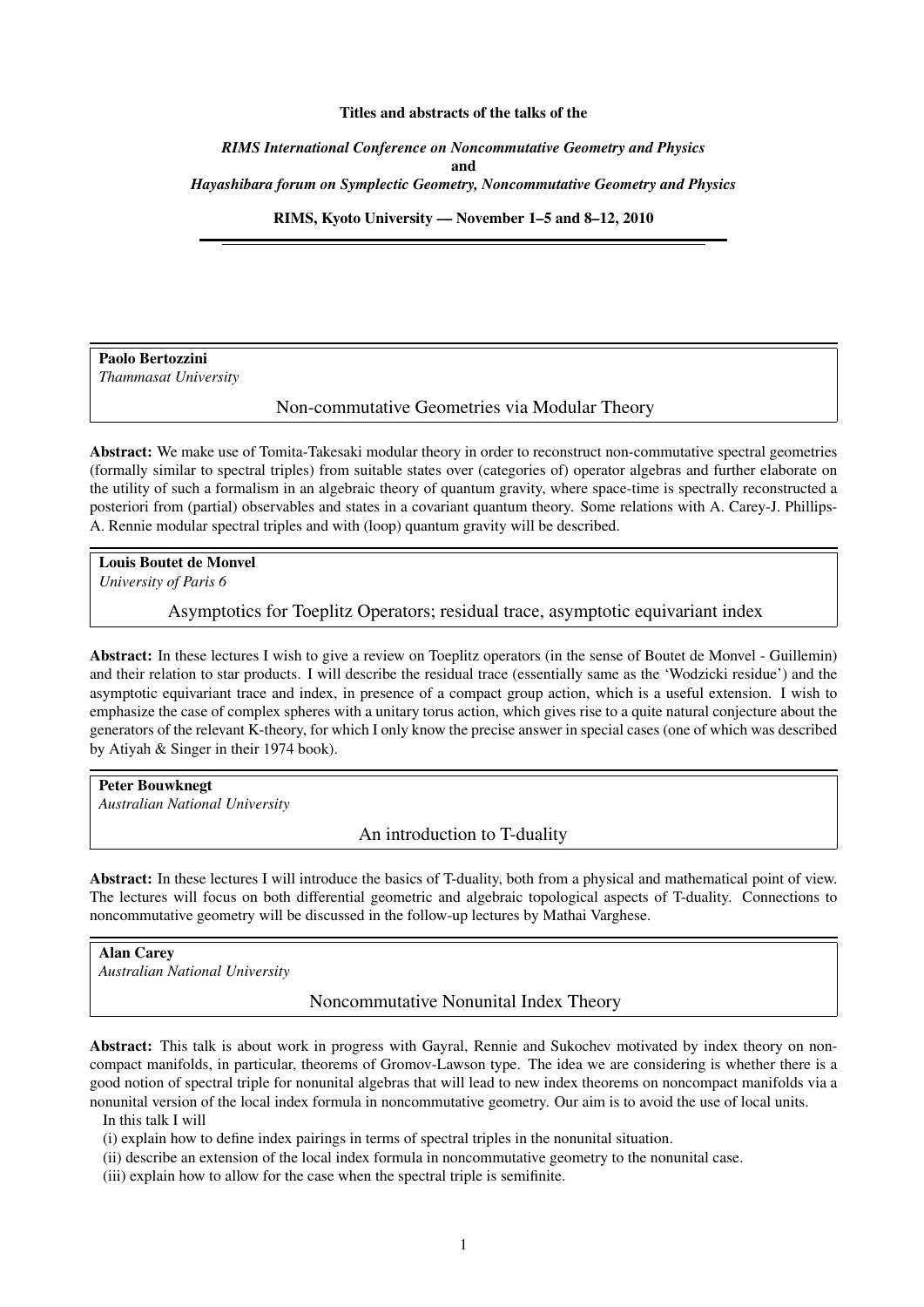Pierre Cartier *I.H.E.S.*

# About a group of diffeographisms in renormalization theory

Abstract: We shall review the well-known graphical representation of linear differential operators (in one or many variables) by trees . Using the Penrose graphical representation for tensors, we discuss the group of equivariant nonlinear transformations of tensors. In each case, there is a group, a Hopf algebra, a Vinberg algebra and a Lie algebra related to the group. We extend these constructions to the case of Feynman diagrams, with applications to the dimensional regularization and the Connes-Kreimer approach to renormalization.

# Yakov Eliashberg

*Stanford University*

Symplectic invariants of affine complex manifolds via Legendrian surgery

Abstract: I will discuss computation of symplectic homology together with its product structure, and other invariants of Stein manifolds in terms of their symplectic handlebody decomposition. This is a joint work with F. Bourgeois and T. Ekholm.

# Edward Frenkel

*Berkeley*

#### Langlands Program, Trace Formulas, and their Geometrization

Abstract: The Langlands Program relates Galois representations and automorphic representations of reductive algebraic groups defined over number fields and the fields of functions on curves over finite fields. The trace formula is a powerful tool in the study of this connection. After giving a brief introduction to the Langlands Program and its geometric version, which applies to curves over finite fields as well as over the complex field, I will outline a conjectural framework of "geometric trace formulas" in the case that the curve is defined over the complex field. It exploits a categorical formulation of the geometric Langlands correspondence. The talk is based on my joint work with Robert Langlands and Ngo Bao Chau (arXiv:1003.4578, arXiv:1004.5323).

#### Kenji Fukaya

*Kyoto University*

Homological mirror symmetry between toric A model and Landau-Ginzburg B model

Abstract: This is a joint work with M. Abousaid, Y.-.G. Oh, H. Ohta, K.Ono.

I will explain a proof of Homological mirror symmetry between toric A model and Landau-Ginzburg B model. More precisely I will explain the following. (The terminology used in the statement below will also be explained in the talk.) For any toric manifold X, there are finitely many Lagrangian submanifolds  $L_i$  equipped with an element  $b_i$  of its first cohomology group, such that the set  $\{(L_i, b_i); i = 1, ..., N\}$  splits generates  $Fuk(X)$  in the following sense. For any  $(L, b)$  a pair of Lagrangian submanifold of X and a weak bounding chain b such that  $HF(L, b)$  is non zero, it is Floer theoretically undistinguishable from a direct summand of a direct sum of finitely many of  $(L_i, b_i)$ 's. The Floer cohomology together with A infinity structure between  $(L_i b_i)$ 's are the same as those obtained from the matrix factorization of the potential function PO which is defined as a generating function of open-close Gromov witten invariant on X. The proof is a combination of the isomorphism between quantum comology and Jacobian ring proved in FOOO arXiv:1009.1648 and a version of Abousaid's criterion in Abouzaid  $arXiv:1001.4593$  which will be adapted to our situation where the symplectic manifold involved is not exact.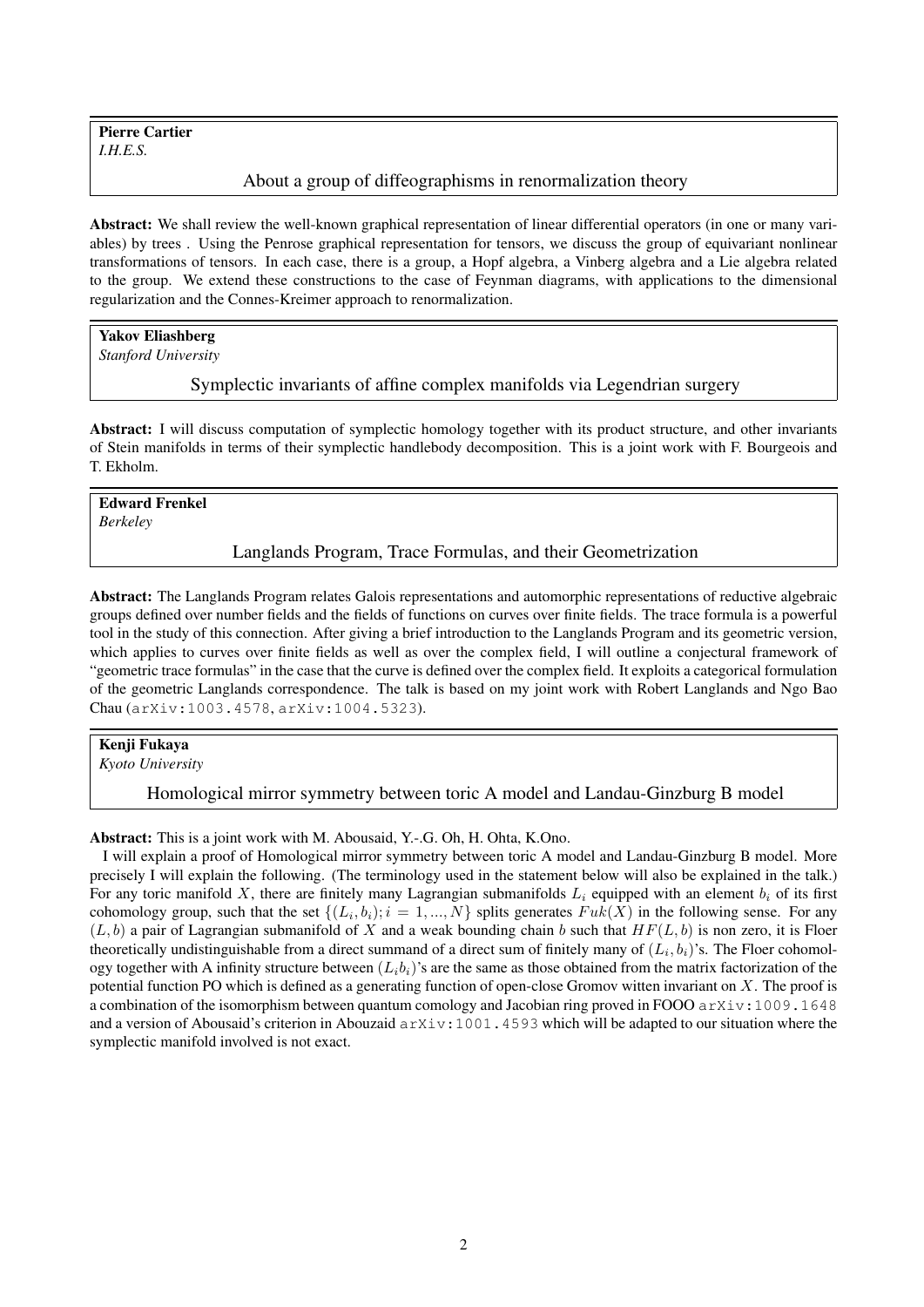# Ezra Getzler

*Northwestern University*

The automorphism 3-groupoid of the 2-groupoid of Poisson brackets on a manifold

Abstract: In general, the automorphisms of a groupoid form a 2-group. What about automorphisms of 2-groupoids? In this talk, I show explain how a certain abelian 3-group related to the de Rham, complex acts on the 2-groupoid of Poisson brackets on a manifold M.

The construction of this action is an application of Lie theory for  $L_{\infty}$  algebras.

Alexander Givental *Berkeley*

The Riemann-Roch Theorem in Quantum K-theory

Abstract: Holomorphic Euler characteristics of interesting vector bundles over moduli spaces of stable maps into a Kähler target space can be considered as K-theoretic analogues of Gromov-Witten invariants of this target space. In these lectures, we will explain how such K-theoretic Gromov-Witten invariants of genus 0 can be characterized in terms of cohomological Gromov-Witten theory.

In the first lecture, we will introduce the problem and describe the result, obtained by Tom Coates an the speaker several years ago, which expresses the so-called "fake" K-theoretic GW-invariants (which, comparing to the genuine ones, are negligent to orbifolding) in terms of cohomological ones.

In the second lecture, we will explain how the genuine K-theoretic genus-0 GW-invarinats are caracterized in terms of fake ones. Thus obtained Quantum Hirzebruch-Riemann-Roch Theorem is a joint result of the speaker with Valentin Tonita.

In quantum cohomology theory, the so-called "quantum cohomology D-modules" arise naturally as the consequence of basic properties of genus-0 Gromov-Witten invariants. In quantum K-theory, examples suggest that finite-difference counterparts of D-modules should play a similar role. However the origin of this structure in quantum K-theory has remained a mystery. In the third lecture, we will explain how the  $D_q$ -module structures in quantum K-theory are naturally constructed on the basis of the QHRR theorem.

Dmitry Kaledin *Steklov Mathematical Institute*

# Witt vectors as a polynomial functor

Abstract: For any commutative ring A, one can define the commutative ring  $W(A)$  of "Witt vectors"; this is functorial in A and, among other things, gives a functorial way to lift rings from char p to char 0. About 15 years ago, a generalization of this construction to non-commutative rings was proposed by L. Hesselholt (although for a non-commutative  $A, W(A)$ ) is only a group). I am going to describe another possible generalization; it is certainly inspired by Hesselholt's work but formally independent of it. In the first talk, I will concentrate on the usual Witt vectors, and in particular, I will explain an invariant construction of the product in  $W(A)$  (somewhat unexpectedly, the construction uses the Tate residue and the well-known central extension of the Lie algebra of infinite matrices). In the second talk, I will introduce a group  $W(V)$ for any vector space V, and I will try to show what structures it has when V is an associative algebra, and how it is related to Witt vectors. If time permits, I will also introduce a version of the Hochschild complex which can be thought of as a non-commutative generalization of the de Rham-Witt complex of Deligne and Illusie.

# Masaki Kashiwara

*Kyoto University*

Codimension three Conjecture

Abstract: The ring  $\mathcal E$  of micro-differential operators is defined on the projective cotangent bundle  $P^*X$  of a manifold X. The support of coherent  $\mathcal{E}$ -modules is involutive. It has been known that the extension of the morphism between holonomic  $\mathcal{E}$ -modules has a "uniqueness property" (resp. "unique existence property") if it is defined outside subvariety of codimension  $n + 1$  (resp.  $n + 2$ ) where  $n = dimX$ . Now we announce that the regular holonomic  $\mathcal{E}$ -module defined outside a subvariety of codimension  $n + 3$  can be extended to a regular holonomic  $\mathcal{E}$ -module. It is a joint work with K. Vilonen.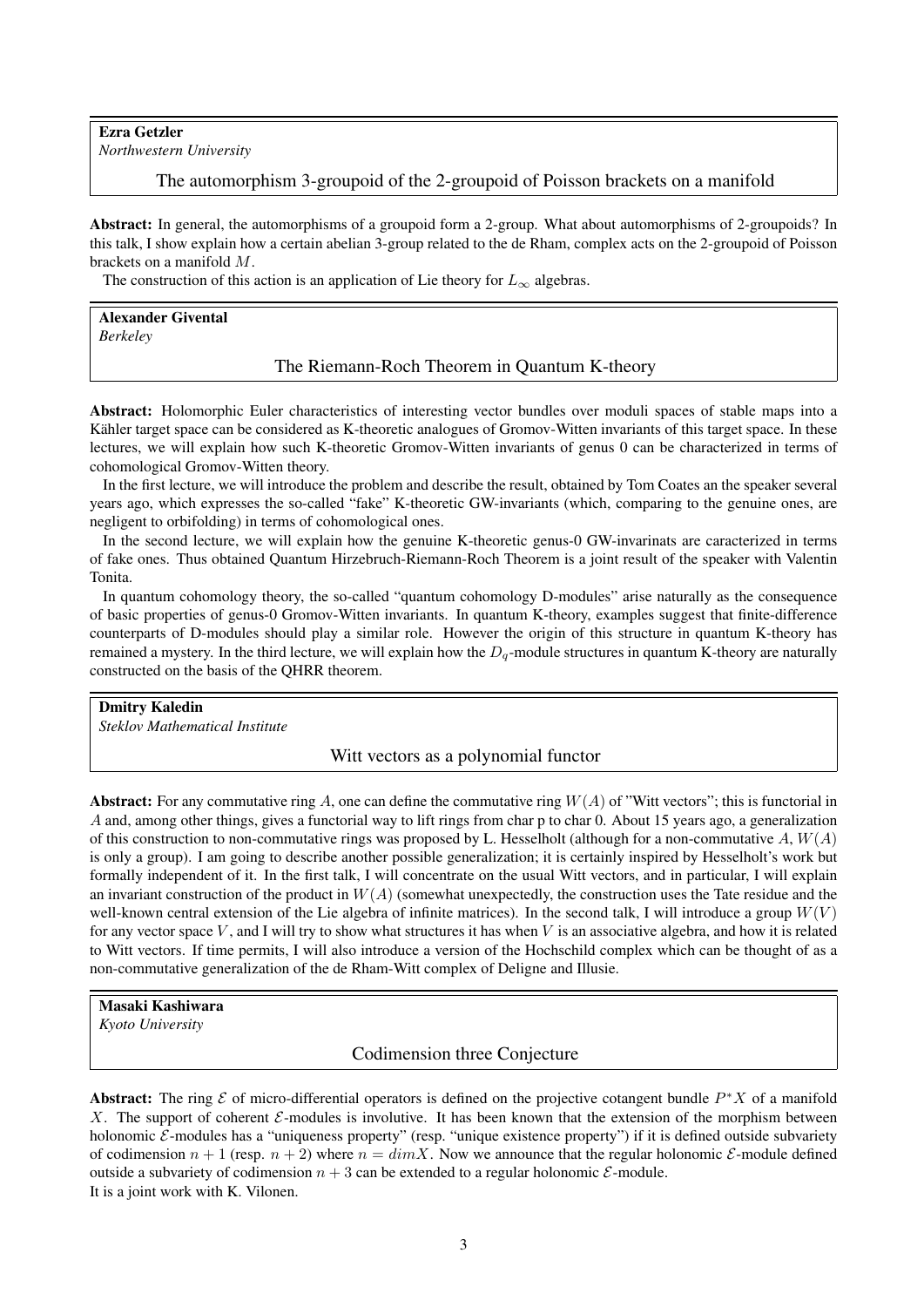Maxim Kontsevich *I.H.E.S.*

Quantum and hyperkähler geometry of integrable systems

### Abstract: TBA

Giovanni Landi *University of Trieste*

Quantum groups, spectral geometry and gauge fields

Abstract: I shall give a description of the spectral geometry (via spectral triples) of quantum groups and quantum homogeneous spaces. I shall also describe gauge fields, in particular monopoles and Higgs fields coupled via equivariant dimensional reduction, on these quantum spaces.

Hyun Ho Lee *Seoul National University*

# On Moduli space of a quantum Heisenberg manifold

Abstract: Although Sooran Kang reignited a study of Yang-Mills functional on a quantum Heisenberg manifold in her thesis, there has been known little on moduli space. In this talk, we report a progess in this direction.

Yutaka Matsuo *University of Tokyo*

Applications of Nambu bracket in M-theory

Abstract: In M-theory, the description of the symmetry for multiply overlapping branes has been a long-standing mystery. In 2007, Bagger and Lambert found that the appropriate gauge symmetry for multiple M2-branes can be described by so called Lie 3-algebra. It is a generalization of the Lie algebra where the commutator is generalized by totally anti-symmetric 3-commutator which was originally proposed by Nambu long ago. The discovery of Bagger-Lambert theory triggered intensive researches on Lie 3-algebra and has been applied to M-theory. In this talk, I explain the recent development of the relation between Lie 3-algebra and M-theory together with some account on the contributions from our group.

Ruben Minasian *IPT, Saclay*

Generalized complex geometry and string vacua

Abstract: I'll review some applications of Generalized complex geometry to string theory compactifications.

# Takuro Mochizuki *RIMS, Kyoto University*

From Hodge toward Twistor

Abstract: Recently, a generalized Hodge structure has been studied from various viewpoints. In this talk, we will discuss how the theory of holonomic D-module is enriched with a generalized Hodge structure, called twistor structure.

One of our final goal is to establish a twistor version of the celebrated theory of mixed Hodge modules due to M. Saito. After giving a survey on the pure case, in which we have already obtained a satisfactory theory, we would like to explain what is known and what should be known toward the mixed case.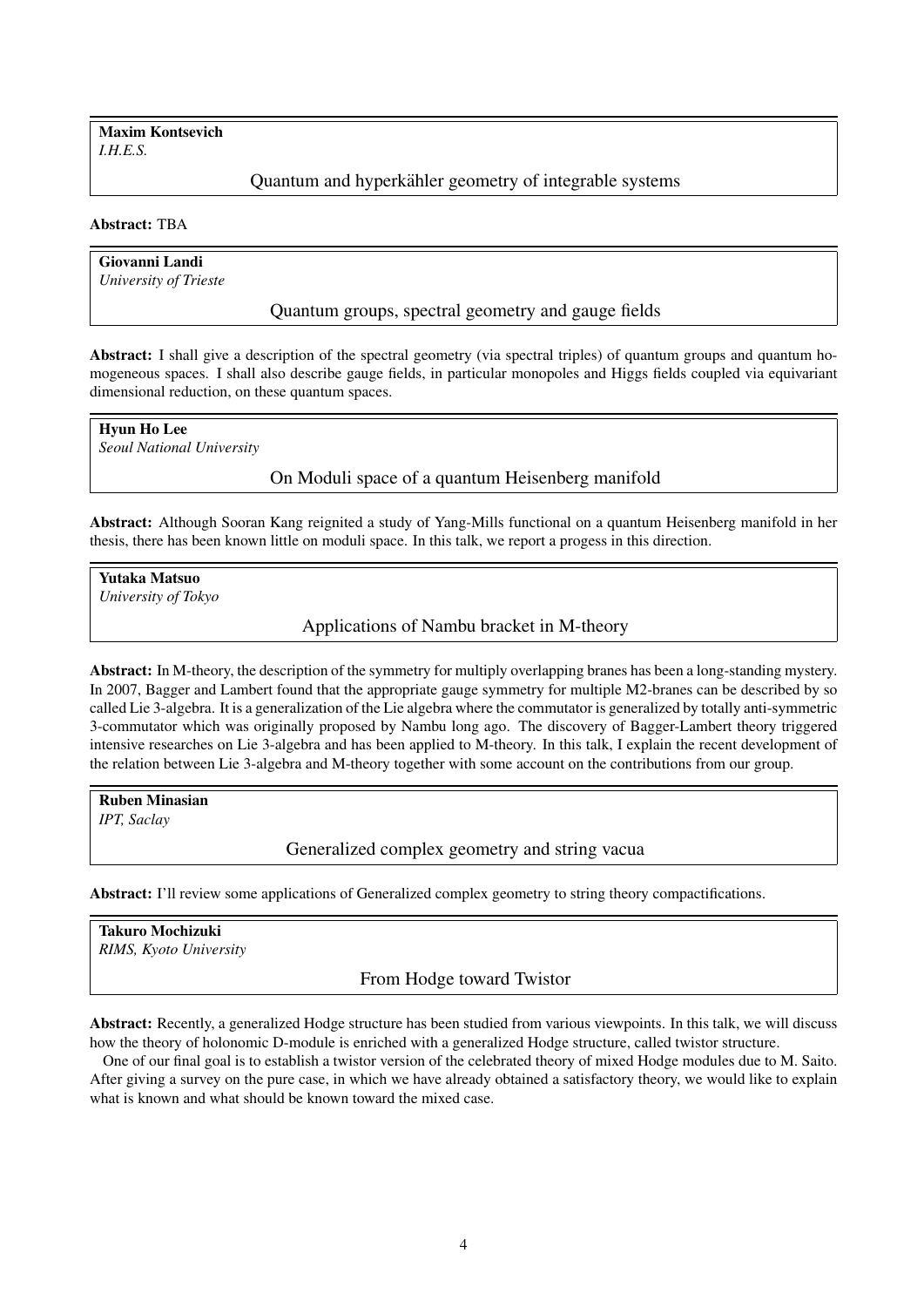Ryszard Nest *University of Copenhagen*

# Index theorem for symplectic deformations of gerbes

Abstract: We construct the trace density morphism from Hochschild and the negative cyclic homology of a symplectic deformation of a gerbe to the de Rham cohomology, and prove the index formula in this context.

# Hideki Omori

*Science University of Tokyo*

#### Deformation of expressions of algebra

Abstract: As elements of Weyl algebra are expressed in many ways, e.g. normal/anti-normal ordering, Weyl ordering, there are in general many ways to express elements in the same isomorphism class. In this talk, I will give several interesting examples.

(1) The simplest one is the deformation given by

$$
f(w) *_{\tau} g(w) = \sum_{n \in \mathbb{Z}} \left(\frac{\tau}{2}\right)^n \frac{1}{n!} \partial_w^n f(w) \partial_w^n g(w).
$$

 $(\mathbb{C}[w]; *_{\tau})$  is an algebra isomorphic to the ordinary polynomial algebra, but there are some interesting transcendental elements:

(a) If Re  $\tau > 0$ . then  $\sum_{n=-\infty}^{\infty} e^{inw}$  converges to give an element relating to Jacobi's theta function.

(b) The \*-exponential function  $e^{zw^2}$  of  $w^2$  =  $w*w$  has a double branching singularity at  $z = \tau^{-1}$ . This gives naturally a "central extension" of the 1-dimensional complex Lie algebra.

(2) The case of Weyl algebra generated by  $u, v$  with  $[u, v] = -i\hbar$ :

(a) \*-exponential functions  $e^{z \frac{1}{2h}(au^2 + bv^2 + c(uvw + v * u))}$  of quadratic forms generate a group-like object, which behaves as if a "nontrivial double covering group" of  $SL(2, \mathbb{C})$ .

(b) Depending on generic expression parameters, there are three  $\pi i$ -periodic one parameter subgroup of  $e_{*}^{z \frac{1}{i\hbar}(u*v+v*u)}$ . Each of these yields matrix representation.

#### Akifumi Sako

*Kushiro National College of Technology*

# Deformation Quantization of  $U(N)$  Gauge Theory in  $\mathbb{R}^4$

**Abstract:** We overview recent developments of noncommutative  $U(N)$  gauge theory in  $\mathbb{R}^4$  from the view point of deformation quantization. In general, value of an action integral or instanton number of a gauge theory is deformed by deformation quantization, and they become singular in some cases. To discuss how action functionals and gauge connections are deformed, mainly we consider instantons. Noncommutative instanton solutions deformed smoothly from commutative instantons are constructed, and we analyze their nature. In this talk, their asymptotic behaviors, instanton numbers, Green's functions, zero modes of Dirac operators, ADHM equations, and so on are discussed.

Pierre Schapira (1)

*University of Paris 6*

#### Sheaf quantization of Hamiltonian isotopies and applications

Abstract: This is a joint work with S. Guillermou and M. Kashiwara.

Recently Tamarkin presented a new approach to symplectic topology based on the microlocal theory of sheaves. For that purpose he had to adapt this theory which relies on the homogeneous symplectic structure to the non homogeneous case. Here, we remain in the homogeneous symplectic setting and prove various results of non displaceability, including the conservation of Morse inequalities as well as some results specific to positive isotopies. The main tool is a theorem which asserts that any Hamiltonian isotopy admits a unique sheaf quantization.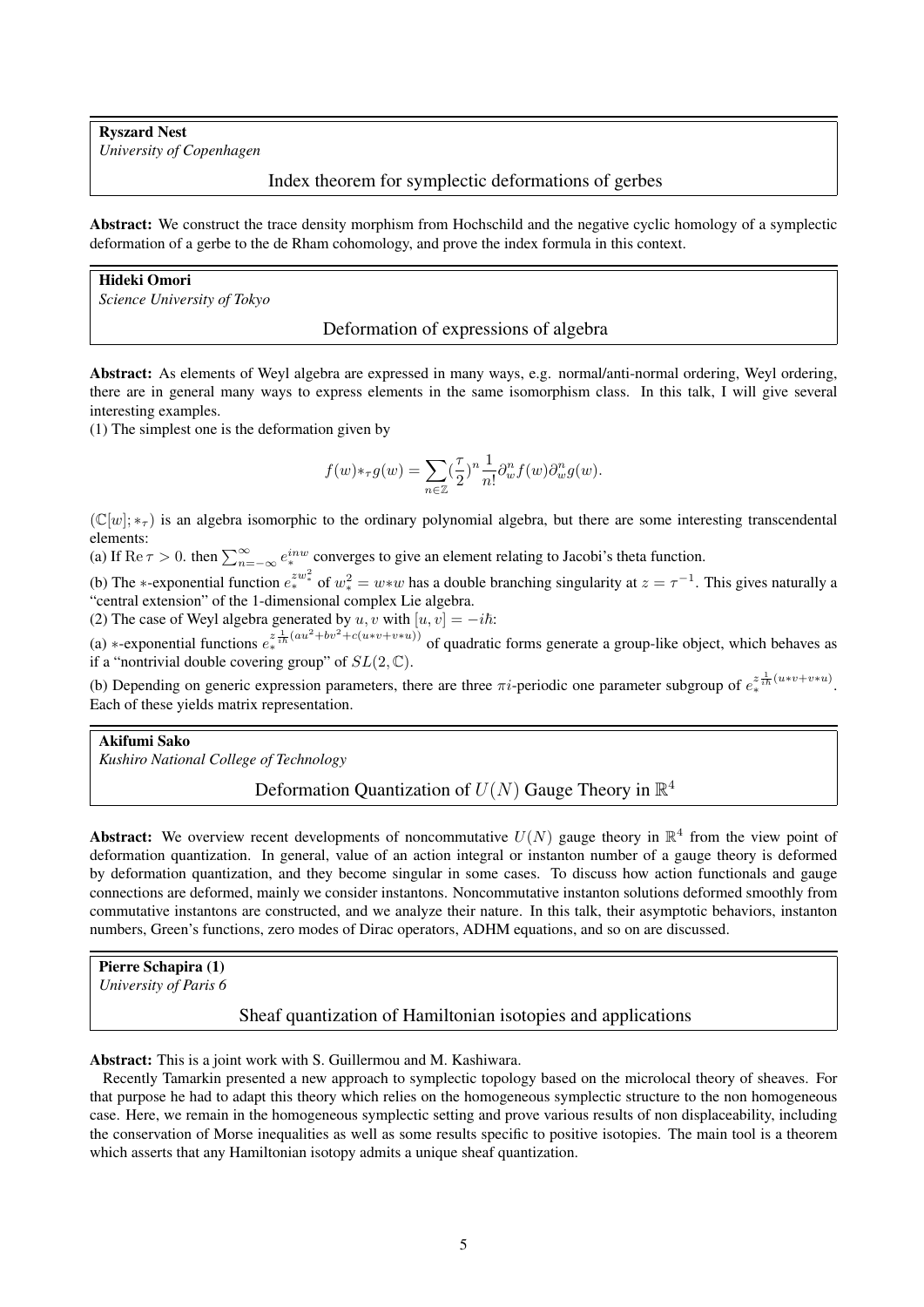Pierre Schapira (2) *University of Paris 6*

# Deformation Quantization modules

#### Abstract: This is a joint work with M. Kashiwara.

We shall give an overview of recent results on modules over deformation quantization algebroids on complex Poisson manifolds. We study in particular the composition of kernels (finiteness and duality), the functoriality of Hochschild classes and the link with the Riemann-Roch theorem. Finally, we have a glance to holonomic modules on symplectic manifolds.

Mathai Varghese (1) *University of Adelaide*

T-duality and noncommutative geometry

Abstract: When spacetime is a principal torus bundle with background flux, and one tries to iterate T-duality for circle bundles (as proved with Bouwknegt and Evslin) one circle at a time, some of the circles tend to mysteriously disappear, thereby preventing one from obtaining a classical T-dual. In this lecture, I will talk about how the use of noncommutative geometry solves the problem of the missing T-duals. The T-dual in this case is a  $C^*$ -bundle over the base space with fibres noncommutative tori with varying noncommutative parameter in the base direction. This is joint work with J. Rosenberg.

Mathai Varghese (2) *University of Adelaide*

### T-duality and parametrized strict deformation quantization

Abstract: In this lecture, I will talk about a parametrised version of Rieffel's strict deformation quantization, as developed with K. Hannabuss. I will show that many of the noncommutative T-duals from the previous lecture, can be constructed explicitly as parametrised strict deformation quantization of certain continuous trace algebras over principal torus bundles. This is mainly joint work with K. Hannabuss.

Mathai Varghese (3) *University of Adelaide*

A noncommutative sigma model

Abstract: The general construction of sigma-models in which both the space-time manifold and the two-dimensional string world-sheet are both made noncommutative will be covered in this lecture. In particular, the sigma model when the space-time manifold is a noncommutative torus bundle will be made more explicit. The sigma model is analysed in detail in the special case where both the space-time manifold and the two-dimensional string world-sheet are both noncommutative tori. In this situation, we are able to determine when maps between such noncommutative tori exist, to derive the Euler-Lagrange equations, to classify many of the critical points of the Lagrangian, and to study the associated partition function. This is joint work with J. Rosenberg

# Chris Woodward

*Rutgers University*

Symplectic topology of quotients I: Gauged Floer theory and non-displaceability of toric moment fibers

Abstract: I will describe an alternative proof of Fukaya-Oh-Ohta-Ono's recent results on non-displaceability of toric moment fibers using a limit of Frauenfelder's gauged Floer theory. For example, I will discuss which tori in some open subsets of  $\mathbb{C}^2$  are known to be displaceable or non-displaceable.